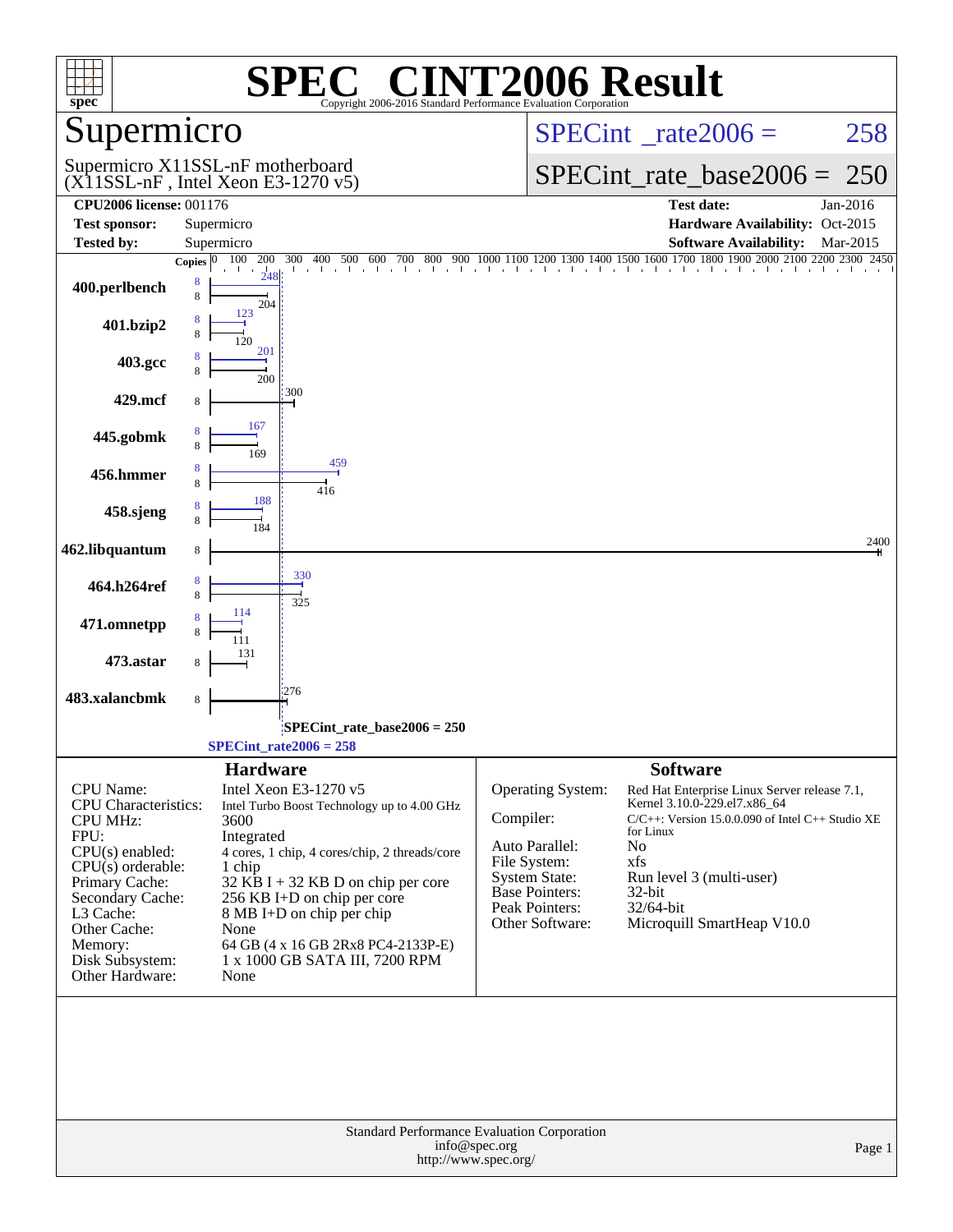

### Supermicro

#### (X11SSL-nF , Intel Xeon E3-1270 v5) Supermicro X11SSL-nF motherboard

SPECint rate $2006 = 258$ 

## [SPECint\\_rate\\_base2006 =](http://www.spec.org/auto/cpu2006/Docs/result-fields.html#SPECintratebase2006) 250

**[CPU2006 license:](http://www.spec.org/auto/cpu2006/Docs/result-fields.html#CPU2006license)** 001176 **[Test date:](http://www.spec.org/auto/cpu2006/Docs/result-fields.html#Testdate)** Jan-2016 **[Test sponsor:](http://www.spec.org/auto/cpu2006/Docs/result-fields.html#Testsponsor)** Supermicro Supermicro **[Hardware Availability:](http://www.spec.org/auto/cpu2006/Docs/result-fields.html#HardwareAvailability)** Oct-2015 **[Tested by:](http://www.spec.org/auto/cpu2006/Docs/result-fields.html#Testedby)** Supermicro **Supermicro [Software Availability:](http://www.spec.org/auto/cpu2006/Docs/result-fields.html#SoftwareAvailability)** Mar-2015

#### **[Results Table](http://www.spec.org/auto/cpu2006/Docs/result-fields.html#ResultsTable)**

|                    | <b>Base</b>   |                |            |                |            |                |                  |               | <b>Peak</b>    |              |                                                                                                          |              |                |              |  |
|--------------------|---------------|----------------|------------|----------------|------------|----------------|------------------|---------------|----------------|--------------|----------------------------------------------------------------------------------------------------------|--------------|----------------|--------------|--|
| <b>Benchmark</b>   | <b>Copies</b> | <b>Seconds</b> | Ratio      | <b>Seconds</b> | Ratio      | <b>Seconds</b> | Ratio            | <b>Copies</b> | <b>Seconds</b> | <b>Ratio</b> | <b>Seconds</b>                                                                                           | <b>Ratio</b> | <b>Seconds</b> | <b>Ratio</b> |  |
| 400.perlbench      |               | 382            | 204        | 383            | 204        | 383            | 204              |               | 314            | 249          | 315                                                                                                      | 248          | 315            | 248          |  |
| 401.bzip2          |               | 645            | 120        | 644            | <b>120</b> | 644            | <b>120</b>       |               | 625            | 123          | 626                                                                                                      | <u> 123</u>  | 628            | 123          |  |
| $403.\mathrm{gcc}$ |               | 322            | <b>200</b> | 322            | <b>200</b> | 323            | 200              | 8             | 320            | 201          | 322                                                                                                      | 200          | 321            | 201          |  |
| $429$ .mcf         |               | 243            | 301        | 243            | <b>300</b> | 243            | 300l             | 8             | 243            | 301          | 243                                                                                                      | 300          | 243            | 300          |  |
| $445$ .gobmk       |               | 496            | 169        | 496            | 169        | 496            | 169 <sub>l</sub> |               | 502            | 167          | 501                                                                                                      | 167          | 502            | 167          |  |
| 456.hmmer          |               | 180            | 415        | 180            | 416        | 179            | 416              | 8             | 163            | 458          | 163                                                                                                      | 459          | 162            | 460          |  |
| $458$ .sjeng       |               | 526            | 184        | 526            | 184        | 527            | 184              | 8             | 516            | 187          | 516                                                                                                      | 188          | 516            | <u>188</u>   |  |
| 462.libquantum     |               | 69.2           | 2400       | 68.9           | 2410       | 69.1           | 2400             |               | 69.2           | 2400         | 68.9                                                                                                     | 2410         | 69.1           | 2400         |  |
| 464.h264ref        |               | 544            | 325        | 543            | 326        | 545            | 325              | 8             | 534            | 332          | 538                                                                                                      | 329          | 536            | <b>330</b>   |  |
| 471.omnetpp        | 8             | 451            | 111        | 450            | 111        | 449            | 111              | 8             | 437            | 114          | 439                                                                                                      | 114          | 439            | <u>114</u>   |  |
| $473$ . astar      |               | 429            | 131        | 429            | 131        | 427            | 132              | 8             | 429            | 131          | 429                                                                                                      | 131          | 427            | 132          |  |
| 483.xalancbmk      | 8             | 200            | 276        | 200            | <b>276</b> | 200            | 275              | 8             | 200            | 276          | 200                                                                                                      | 276          | 200            | 275          |  |
|                    |               |                |            |                |            |                |                  |               |                |              | Results appear in the order in which they were run. Bold underlined text indicates a median measurement. |              |                |              |  |

#### **[Submit Notes](http://www.spec.org/auto/cpu2006/Docs/result-fields.html#SubmitNotes)**

 The taskset mechanism was used to bind copies to processors. The config file option 'submit' was used to generate taskset commands to bind each copy to a specific processor. For details, please see the config file.

#### **[Operating System Notes](http://www.spec.org/auto/cpu2006/Docs/result-fields.html#OperatingSystemNotes)**

Stack size set to unlimited using "ulimit -s unlimited"

#### **[Platform Notes](http://www.spec.org/auto/cpu2006/Docs/result-fields.html#PlatformNotes)**

Standard Performance Evaluation Corporation [info@spec.org](mailto:info@spec.org) As tested, the system used a Supermicro CSE-113MFAC2-R606CB chassis. The chassis is configured with 2 PWS-606P-1R redundant power supply, 1 SNK-P0046P heatsink, as well as 4 FAN-0154L4 middle cooling fan. Sysinfo program /home/cpu2006/config/sysinfo.rev6914 \$Rev: 6914 \$ \$Date:: 2014-06-25 #\$ e3fbb8667b5a285932ceab81e28219e1 running on localhost.localdomain Mon Jan 18 23:05:36 2016 This section contains SUT (System Under Test) info as seen by some common utilities. To remove or add to this section, see: <http://www.spec.org/cpu2006/Docs/config.html#sysinfo> From /proc/cpuinfo model name : Intel(R) Xeon(R) CPU E3-1270 v5 @ 3.60GHz 1 "physical id"s (chips) 8 "processors" cores, siblings (Caution: counting these is hw and system dependent. The following excerpts from /proc/cpuinfo might not be reliable. Use with Continued on next page

<http://www.spec.org/>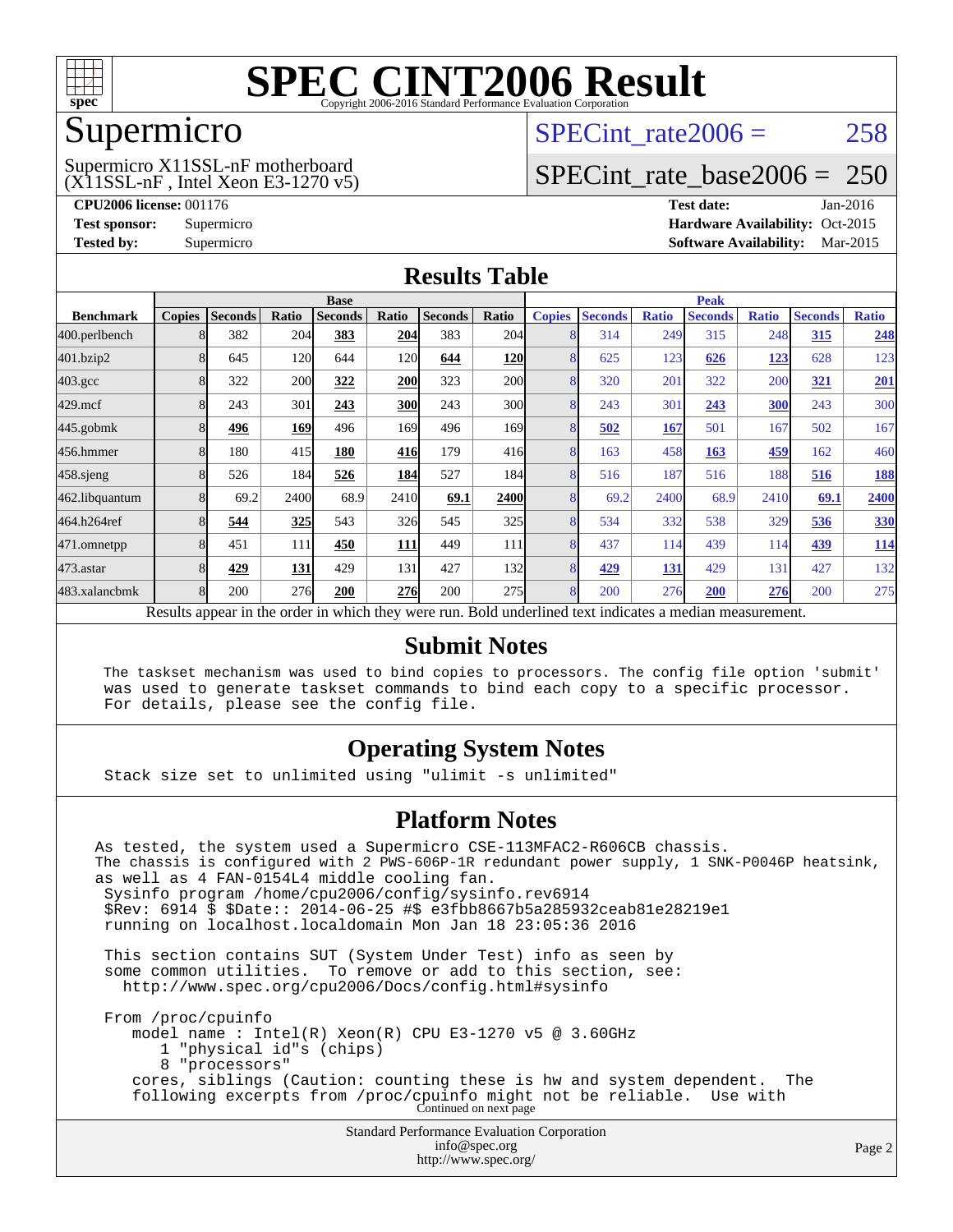

## Supermicro

SPECint rate $2006 = 258$ 

(X11SSL-nF , Intel Xeon E3-1270 v5) Supermicro X11SSL-nF motherboard

[SPECint\\_rate\\_base2006 =](http://www.spec.org/auto/cpu2006/Docs/result-fields.html#SPECintratebase2006) 250

**[CPU2006 license:](http://www.spec.org/auto/cpu2006/Docs/result-fields.html#CPU2006license)** 001176 **[Test date:](http://www.spec.org/auto/cpu2006/Docs/result-fields.html#Testdate)** Jan-2016 **[Test sponsor:](http://www.spec.org/auto/cpu2006/Docs/result-fields.html#Testsponsor)** Supermicro Supermicro **[Hardware Availability:](http://www.spec.org/auto/cpu2006/Docs/result-fields.html#HardwareAvailability)** Oct-2015 **[Tested by:](http://www.spec.org/auto/cpu2006/Docs/result-fields.html#Testedby)** Supermicro **Supermicro [Software Availability:](http://www.spec.org/auto/cpu2006/Docs/result-fields.html#SoftwareAvailability)** Mar-2015

#### **[Platform Notes \(Continued\)](http://www.spec.org/auto/cpu2006/Docs/result-fields.html#PlatformNotes)**

 caution.) cpu cores : 4 siblings : 8 physical 0: cores 0 1 2 3 cache size : 8192 KB From /proc/meminfo MemTotal: 65630744 kB HugePages\_Total: 0<br>Hugepagesize: 2048 kB Hugepagesize: From /etc/\*release\* /etc/\*version\* os-release: NAME="Red Hat Enterprise Linux Server" VERSION="7.1 (Maipo)" ID="rhel" ID\_LIKE="fedora" VERSION\_ID="7.1" PRETTY\_NAME="Red Hat Enterprise Linux Server 7.1 (Maipo)" ANSI\_COLOR="0;31" CPE\_NAME="cpe:/o:redhat:enterprise\_linux:7.1:GA:server" redhat-release: Red Hat Enterprise Linux Server release 7.1 (Maipo) system-release: Red Hat Enterprise Linux Server release 7.1 (Maipo) system-release-cpe: cpe:/o:redhat:enterprise\_linux:7.1:ga:server uname -a: Linux localhost.localdomain 3.10.0-229.el7.x86\_64 #1 SMP Thu Jan 29 18:37:38 EST 2015 x86\_64 x86\_64 x86\_64 GNU/Linux run-level 3 Jan 18 18:48 SPEC is set to: /home/cpu2006 Filesystem Type Size Used Avail Use% Mounted on  $/$ dev/mapper/rhel-home xfs Additional information from dmidecode: Warning: Use caution when you interpret this section. The 'dmidecode' program reads system data which is "intended to allow hardware to be accurately determined", but the intent may not be met, as there are frequent changes to hardware, firmware, and the "DMTF SMBIOS" standard. BIOS American Megatrends Inc. 1.0a 12/25/2015 Memory: 4x Samsung M391A2K43BB1-CPB 16 GB 2 rank 2133 MHz (End of data from sysinfo program)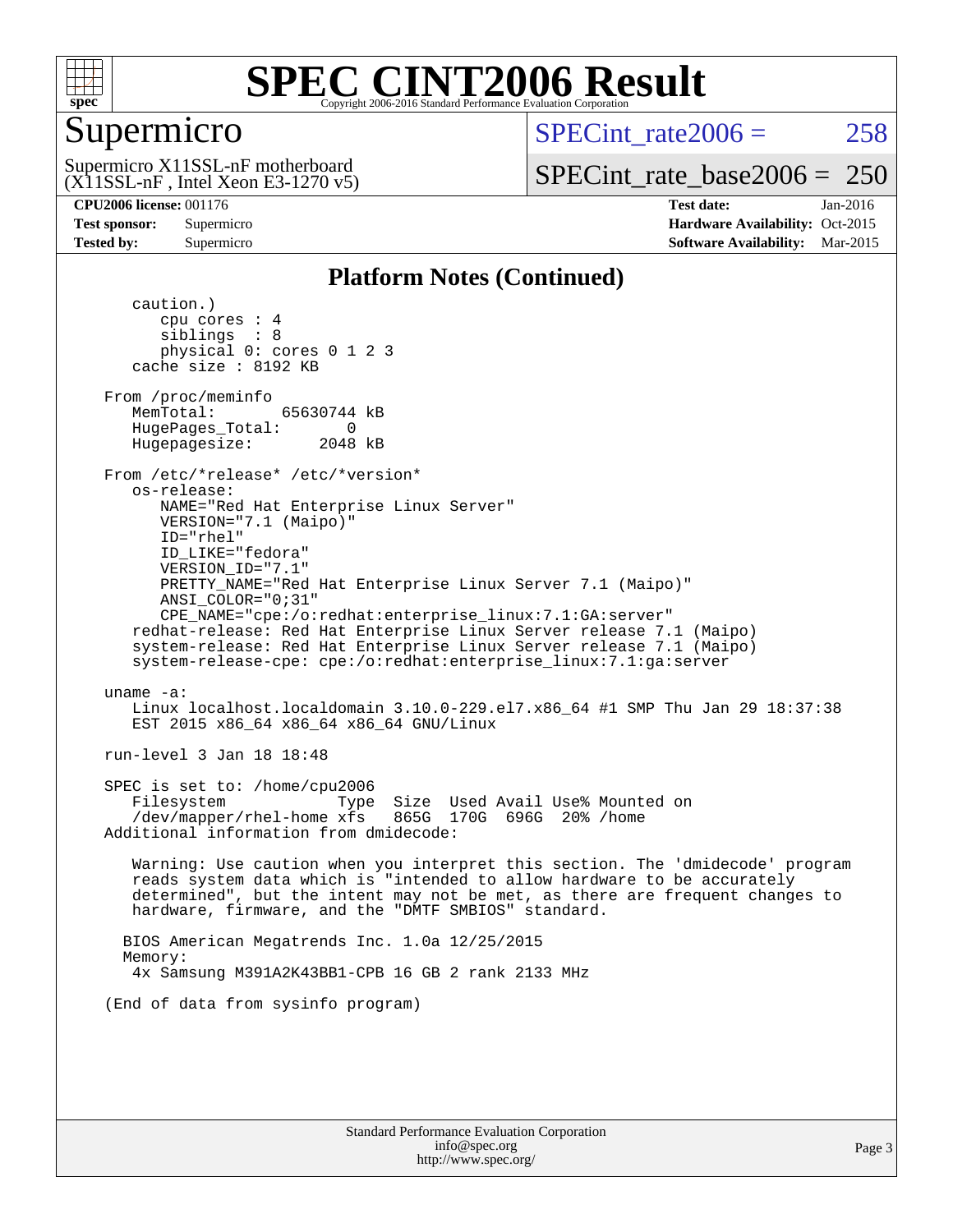

## Supermicro

SPECint rate $2006 = 258$ 

(X11SSL-nF , Intel Xeon E3-1270 v5) Supermicro X11SSL-nF motherboard

[SPECint\\_rate\\_base2006 =](http://www.spec.org/auto/cpu2006/Docs/result-fields.html#SPECintratebase2006) 250

**[CPU2006 license:](http://www.spec.org/auto/cpu2006/Docs/result-fields.html#CPU2006license)** 001176 **[Test date:](http://www.spec.org/auto/cpu2006/Docs/result-fields.html#Testdate)** Jan-2016 **[Test sponsor:](http://www.spec.org/auto/cpu2006/Docs/result-fields.html#Testsponsor)** Supermicro Supermicro **[Hardware Availability:](http://www.spec.org/auto/cpu2006/Docs/result-fields.html#HardwareAvailability)** Oct-2015 **[Tested by:](http://www.spec.org/auto/cpu2006/Docs/result-fields.html#Testedby)** Supermicro **Supermicro [Software Availability:](http://www.spec.org/auto/cpu2006/Docs/result-fields.html#SoftwareAvailability)** Mar-2015

#### **[General Notes](http://www.spec.org/auto/cpu2006/Docs/result-fields.html#GeneralNotes)**

Environment variables set by runspec before the start of the run: LD LIBRARY PATH = "/home/cpu2006/libs/32:/home/cpu2006/libs/64:/home/cpu2006/sh"

 Binaries compiled on a system with 1x Core i5-4670K CPU + 16GB memory using RedHat EL 7.0 Transparent Huge Pages enabled with: echo always > /sys/kernel/mm/transparent\_hugepage/enabled

### **[Base Compiler Invocation](http://www.spec.org/auto/cpu2006/Docs/result-fields.html#BaseCompilerInvocation)**

[C benchmarks](http://www.spec.org/auto/cpu2006/Docs/result-fields.html#Cbenchmarks):

[icc -m32 -L/opt/intel/composer\\_xe\\_2015/lib/ia32](http://www.spec.org/cpu2006/results/res2016q1/cpu2006-20160120-38733.flags.html#user_CCbase_intel_icc_011b86df29f8c679b747245588698a4d)

[C++ benchmarks:](http://www.spec.org/auto/cpu2006/Docs/result-fields.html#CXXbenchmarks)

[icpc -m32 -L/opt/intel/composer\\_xe\\_2015/lib/ia32](http://www.spec.org/cpu2006/results/res2016q1/cpu2006-20160120-38733.flags.html#user_CXXbase_intel_icpc_c2c99686a1a582c3e0de0b4806b02cea)

### **[Base Portability Flags](http://www.spec.org/auto/cpu2006/Docs/result-fields.html#BasePortabilityFlags)**

 400.perlbench: [-DSPEC\\_CPU\\_LINUX\\_IA32](http://www.spec.org/cpu2006/results/res2016q1/cpu2006-20160120-38733.flags.html#b400.perlbench_baseCPORTABILITY_DSPEC_CPU_LINUX_IA32) 462.libquantum: [-DSPEC\\_CPU\\_LINUX](http://www.spec.org/cpu2006/results/res2016q1/cpu2006-20160120-38733.flags.html#b462.libquantum_baseCPORTABILITY_DSPEC_CPU_LINUX) 483.xalancbmk: [-DSPEC\\_CPU\\_LINUX](http://www.spec.org/cpu2006/results/res2016q1/cpu2006-20160120-38733.flags.html#b483.xalancbmk_baseCXXPORTABILITY_DSPEC_CPU_LINUX)

#### **[Base Optimization Flags](http://www.spec.org/auto/cpu2006/Docs/result-fields.html#BaseOptimizationFlags)**

[C benchmarks](http://www.spec.org/auto/cpu2006/Docs/result-fields.html#Cbenchmarks):

[-xCORE-AVX2](http://www.spec.org/cpu2006/results/res2016q1/cpu2006-20160120-38733.flags.html#user_CCbase_f-xAVX2_5f5fc0cbe2c9f62c816d3e45806c70d7) [-ipo](http://www.spec.org/cpu2006/results/res2016q1/cpu2006-20160120-38733.flags.html#user_CCbase_f-ipo) [-O3](http://www.spec.org/cpu2006/results/res2016q1/cpu2006-20160120-38733.flags.html#user_CCbase_f-O3) [-no-prec-div](http://www.spec.org/cpu2006/results/res2016q1/cpu2006-20160120-38733.flags.html#user_CCbase_f-no-prec-div) [-opt-prefetch](http://www.spec.org/cpu2006/results/res2016q1/cpu2006-20160120-38733.flags.html#user_CCbase_f-opt-prefetch) [-opt-mem-layout-trans=3](http://www.spec.org/cpu2006/results/res2016q1/cpu2006-20160120-38733.flags.html#user_CCbase_f-opt-mem-layout-trans_a7b82ad4bd7abf52556d4961a2ae94d5)

[C++ benchmarks:](http://www.spec.org/auto/cpu2006/Docs/result-fields.html#CXXbenchmarks)

[-xCORE-AVX2](http://www.spec.org/cpu2006/results/res2016q1/cpu2006-20160120-38733.flags.html#user_CXXbase_f-xAVX2_5f5fc0cbe2c9f62c816d3e45806c70d7) [-ipo](http://www.spec.org/cpu2006/results/res2016q1/cpu2006-20160120-38733.flags.html#user_CXXbase_f-ipo) [-O3](http://www.spec.org/cpu2006/results/res2016q1/cpu2006-20160120-38733.flags.html#user_CXXbase_f-O3) [-no-prec-div](http://www.spec.org/cpu2006/results/res2016q1/cpu2006-20160120-38733.flags.html#user_CXXbase_f-no-prec-div) [-opt-prefetch](http://www.spec.org/cpu2006/results/res2016q1/cpu2006-20160120-38733.flags.html#user_CXXbase_f-opt-prefetch) [-opt-mem-layout-trans=3](http://www.spec.org/cpu2006/results/res2016q1/cpu2006-20160120-38733.flags.html#user_CXXbase_f-opt-mem-layout-trans_a7b82ad4bd7abf52556d4961a2ae94d5) [-Wl,-z,muldefs](http://www.spec.org/cpu2006/results/res2016q1/cpu2006-20160120-38733.flags.html#user_CXXbase_link_force_multiple1_74079c344b956b9658436fd1b6dd3a8a) [-L/sh -lsmartheap](http://www.spec.org/cpu2006/results/res2016q1/cpu2006-20160120-38733.flags.html#user_CXXbase_SmartHeap_32f6c82aa1ed9c52345d30cf6e4a0499)

### **[Base Other Flags](http://www.spec.org/auto/cpu2006/Docs/result-fields.html#BaseOtherFlags)**

[C benchmarks](http://www.spec.org/auto/cpu2006/Docs/result-fields.html#Cbenchmarks):

403.gcc: [-Dalloca=\\_alloca](http://www.spec.org/cpu2006/results/res2016q1/cpu2006-20160120-38733.flags.html#b403.gcc_baseEXTRA_CFLAGS_Dalloca_be3056838c12de2578596ca5467af7f3)

#### **[Peak Compiler Invocation](http://www.spec.org/auto/cpu2006/Docs/result-fields.html#PeakCompilerInvocation)**

[C benchmarks \(except as noted below\)](http://www.spec.org/auto/cpu2006/Docs/result-fields.html#Cbenchmarksexceptasnotedbelow):

[icc -m32 -L/opt/intel/composer\\_xe\\_2015/lib/ia32](http://www.spec.org/cpu2006/results/res2016q1/cpu2006-20160120-38733.flags.html#user_CCpeak_intel_icc_011b86df29f8c679b747245588698a4d)

Continued on next page

Standard Performance Evaluation Corporation [info@spec.org](mailto:info@spec.org) <http://www.spec.org/>

Page 4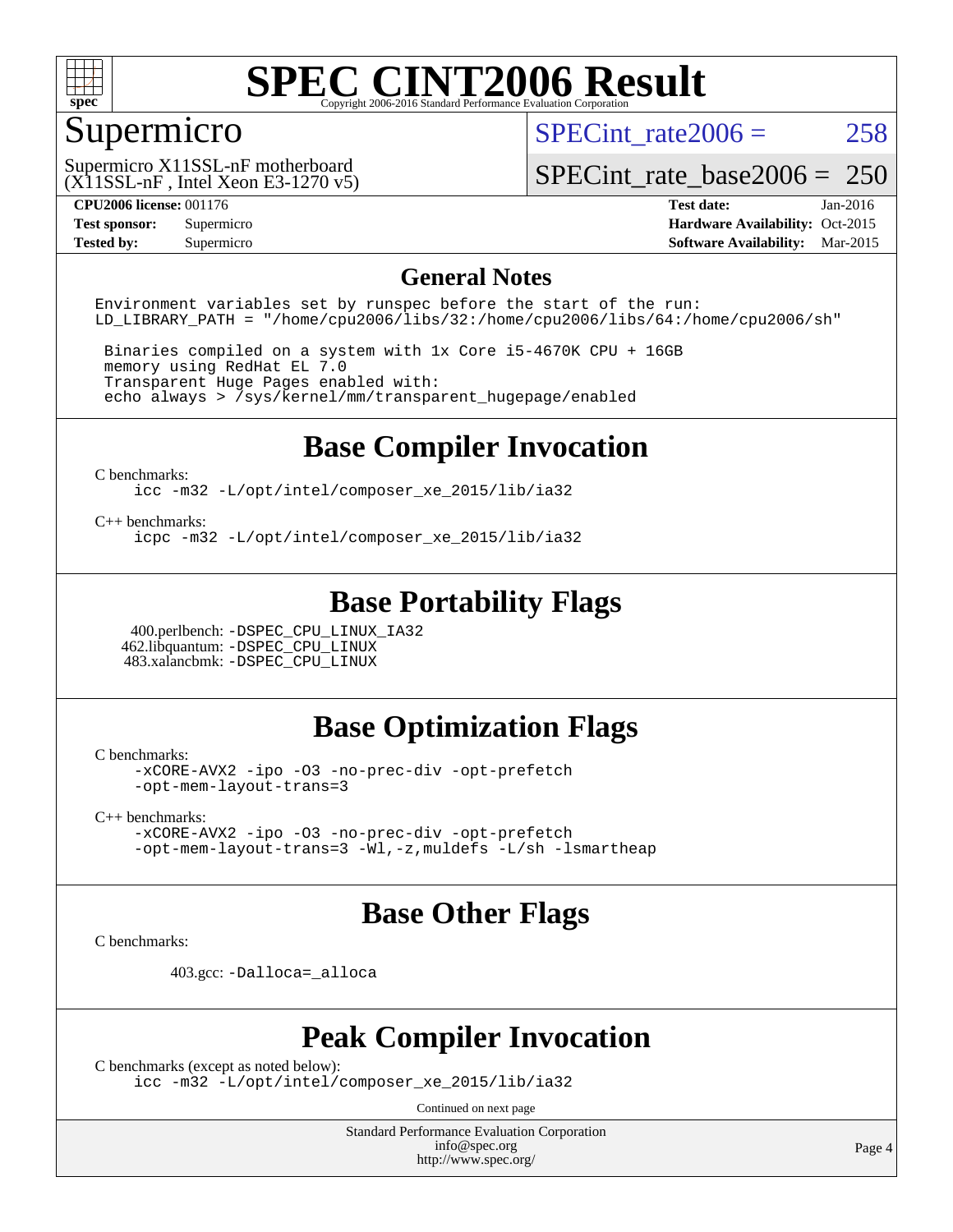

### Supermicro

SPECint rate $2006 = 258$ 

(X11SSL-nF , Intel Xeon E3-1270 v5) Supermicro X11SSL-nF motherboard

SPECint rate base2006 =  $250$ 

**[CPU2006 license:](http://www.spec.org/auto/cpu2006/Docs/result-fields.html#CPU2006license)** 001176 **[Test date:](http://www.spec.org/auto/cpu2006/Docs/result-fields.html#Testdate)** Jan-2016 **[Test sponsor:](http://www.spec.org/auto/cpu2006/Docs/result-fields.html#Testsponsor)** Supermicro Supermicro **[Hardware Availability:](http://www.spec.org/auto/cpu2006/Docs/result-fields.html#HardwareAvailability)** Oct-2015 **[Tested by:](http://www.spec.org/auto/cpu2006/Docs/result-fields.html#Testedby)** Supermicro **Supermicro [Software Availability:](http://www.spec.org/auto/cpu2006/Docs/result-fields.html#SoftwareAvailability)** Mar-2015

## **[Peak Compiler Invocation \(Continued\)](http://www.spec.org/auto/cpu2006/Docs/result-fields.html#PeakCompilerInvocation)**

400.perlbench: [icc -m64](http://www.spec.org/cpu2006/results/res2016q1/cpu2006-20160120-38733.flags.html#user_peakCCLD400_perlbench_intel_icc_64bit_bda6cc9af1fdbb0edc3795bac97ada53)

401.bzip2: [icc -m64](http://www.spec.org/cpu2006/results/res2016q1/cpu2006-20160120-38733.flags.html#user_peakCCLD401_bzip2_intel_icc_64bit_bda6cc9af1fdbb0edc3795bac97ada53)

456.hmmer: [icc -m64](http://www.spec.org/cpu2006/results/res2016q1/cpu2006-20160120-38733.flags.html#user_peakCCLD456_hmmer_intel_icc_64bit_bda6cc9af1fdbb0edc3795bac97ada53)

458.sjeng: [icc -m64](http://www.spec.org/cpu2006/results/res2016q1/cpu2006-20160120-38733.flags.html#user_peakCCLD458_sjeng_intel_icc_64bit_bda6cc9af1fdbb0edc3795bac97ada53)

[C++ benchmarks:](http://www.spec.org/auto/cpu2006/Docs/result-fields.html#CXXbenchmarks)

[icpc -m32 -L/opt/intel/composer\\_xe\\_2015/lib/ia32](http://www.spec.org/cpu2006/results/res2016q1/cpu2006-20160120-38733.flags.html#user_CXXpeak_intel_icpc_c2c99686a1a582c3e0de0b4806b02cea)

#### **[Peak Portability Flags](http://www.spec.org/auto/cpu2006/Docs/result-fields.html#PeakPortabilityFlags)**

 400.perlbench: [-DSPEC\\_CPU\\_LP64](http://www.spec.org/cpu2006/results/res2016q1/cpu2006-20160120-38733.flags.html#b400.perlbench_peakCPORTABILITY_DSPEC_CPU_LP64) [-DSPEC\\_CPU\\_LINUX\\_X64](http://www.spec.org/cpu2006/results/res2016q1/cpu2006-20160120-38733.flags.html#b400.perlbench_peakCPORTABILITY_DSPEC_CPU_LINUX_X64) 401.bzip2: [-DSPEC\\_CPU\\_LP64](http://www.spec.org/cpu2006/results/res2016q1/cpu2006-20160120-38733.flags.html#suite_peakCPORTABILITY401_bzip2_DSPEC_CPU_LP64) 456.hmmer: [-DSPEC\\_CPU\\_LP64](http://www.spec.org/cpu2006/results/res2016q1/cpu2006-20160120-38733.flags.html#suite_peakCPORTABILITY456_hmmer_DSPEC_CPU_LP64) 458.sjeng: [-DSPEC\\_CPU\\_LP64](http://www.spec.org/cpu2006/results/res2016q1/cpu2006-20160120-38733.flags.html#suite_peakCPORTABILITY458_sjeng_DSPEC_CPU_LP64) 462.libquantum: [-DSPEC\\_CPU\\_LINUX](http://www.spec.org/cpu2006/results/res2016q1/cpu2006-20160120-38733.flags.html#b462.libquantum_peakCPORTABILITY_DSPEC_CPU_LINUX) 483.xalancbmk: [-DSPEC\\_CPU\\_LINUX](http://www.spec.org/cpu2006/results/res2016q1/cpu2006-20160120-38733.flags.html#b483.xalancbmk_peakCXXPORTABILITY_DSPEC_CPU_LINUX)

## **[Peak Optimization Flags](http://www.spec.org/auto/cpu2006/Docs/result-fields.html#PeakOptimizationFlags)**

[C benchmarks](http://www.spec.org/auto/cpu2006/Docs/result-fields.html#Cbenchmarks):

 400.perlbench: [-xCORE-AVX2](http://www.spec.org/cpu2006/results/res2016q1/cpu2006-20160120-38733.flags.html#user_peakPASS2_CFLAGSPASS2_LDCFLAGS400_perlbench_f-xAVX2_5f5fc0cbe2c9f62c816d3e45806c70d7)(pass 2) [-prof-gen](http://www.spec.org/cpu2006/results/res2016q1/cpu2006-20160120-38733.flags.html#user_peakPASS1_CFLAGSPASS1_LDCFLAGS400_perlbench_prof_gen_e43856698f6ca7b7e442dfd80e94a8fc)(pass 1) [-ipo](http://www.spec.org/cpu2006/results/res2016q1/cpu2006-20160120-38733.flags.html#user_peakPASS2_CFLAGSPASS2_LDCFLAGS400_perlbench_f-ipo)(pass 2) [-O3](http://www.spec.org/cpu2006/results/res2016q1/cpu2006-20160120-38733.flags.html#user_peakPASS2_CFLAGSPASS2_LDCFLAGS400_perlbench_f-O3)(pass 2) [-no-prec-div](http://www.spec.org/cpu2006/results/res2016q1/cpu2006-20160120-38733.flags.html#user_peakPASS2_CFLAGSPASS2_LDCFLAGS400_perlbench_f-no-prec-div)(pass 2) [-prof-use](http://www.spec.org/cpu2006/results/res2016q1/cpu2006-20160120-38733.flags.html#user_peakPASS2_CFLAGSPASS2_LDCFLAGS400_perlbench_prof_use_bccf7792157ff70d64e32fe3e1250b55)(pass 2) [-auto-ilp32](http://www.spec.org/cpu2006/results/res2016q1/cpu2006-20160120-38733.flags.html#user_peakCOPTIMIZE400_perlbench_f-auto-ilp32) 401.bzip2: [-xCORE-AVX2](http://www.spec.org/cpu2006/results/res2016q1/cpu2006-20160120-38733.flags.html#user_peakPASS2_CFLAGSPASS2_LDCFLAGS401_bzip2_f-xAVX2_5f5fc0cbe2c9f62c816d3e45806c70d7)(pass 2) [-prof-gen](http://www.spec.org/cpu2006/results/res2016q1/cpu2006-20160120-38733.flags.html#user_peakPASS1_CFLAGSPASS1_LDCFLAGS401_bzip2_prof_gen_e43856698f6ca7b7e442dfd80e94a8fc)(pass 1) [-ipo](http://www.spec.org/cpu2006/results/res2016q1/cpu2006-20160120-38733.flags.html#user_peakPASS2_CFLAGSPASS2_LDCFLAGS401_bzip2_f-ipo)(pass 2) [-O3](http://www.spec.org/cpu2006/results/res2016q1/cpu2006-20160120-38733.flags.html#user_peakPASS2_CFLAGSPASS2_LDCFLAGS401_bzip2_f-O3)(pass 2) [-no-prec-div](http://www.spec.org/cpu2006/results/res2016q1/cpu2006-20160120-38733.flags.html#user_peakPASS2_CFLAGSPASS2_LDCFLAGS401_bzip2_f-no-prec-div)(pass 2) [-prof-use](http://www.spec.org/cpu2006/results/res2016q1/cpu2006-20160120-38733.flags.html#user_peakPASS2_CFLAGSPASS2_LDCFLAGS401_bzip2_prof_use_bccf7792157ff70d64e32fe3e1250b55)(pass 2) [-opt-prefetch](http://www.spec.org/cpu2006/results/res2016q1/cpu2006-20160120-38733.flags.html#user_peakCOPTIMIZE401_bzip2_f-opt-prefetch) [-auto-ilp32](http://www.spec.org/cpu2006/results/res2016q1/cpu2006-20160120-38733.flags.html#user_peakCOPTIMIZE401_bzip2_f-auto-ilp32) [-ansi-alias](http://www.spec.org/cpu2006/results/res2016q1/cpu2006-20160120-38733.flags.html#user_peakCOPTIMIZE401_bzip2_f-ansi-alias) 403.gcc: [-xCORE-AVX2](http://www.spec.org/cpu2006/results/res2016q1/cpu2006-20160120-38733.flags.html#user_peakCOPTIMIZE403_gcc_f-xAVX2_5f5fc0cbe2c9f62c816d3e45806c70d7) [-ipo](http://www.spec.org/cpu2006/results/res2016q1/cpu2006-20160120-38733.flags.html#user_peakCOPTIMIZE403_gcc_f-ipo) [-O3](http://www.spec.org/cpu2006/results/res2016q1/cpu2006-20160120-38733.flags.html#user_peakCOPTIMIZE403_gcc_f-O3) [-no-prec-div](http://www.spec.org/cpu2006/results/res2016q1/cpu2006-20160120-38733.flags.html#user_peakCOPTIMIZE403_gcc_f-no-prec-div)  $429$ .mcf: basepeak = yes 445.gobmk: [-xCORE-AVX2](http://www.spec.org/cpu2006/results/res2016q1/cpu2006-20160120-38733.flags.html#user_peakPASS2_CFLAGSPASS2_LDCFLAGS445_gobmk_f-xAVX2_5f5fc0cbe2c9f62c816d3e45806c70d7)(pass 2) [-prof-gen](http://www.spec.org/cpu2006/results/res2016q1/cpu2006-20160120-38733.flags.html#user_peakPASS1_CFLAGSPASS1_LDCFLAGS445_gobmk_prof_gen_e43856698f6ca7b7e442dfd80e94a8fc)(pass 1) [-prof-use](http://www.spec.org/cpu2006/results/res2016q1/cpu2006-20160120-38733.flags.html#user_peakPASS2_CFLAGSPASS2_LDCFLAGS445_gobmk_prof_use_bccf7792157ff70d64e32fe3e1250b55)(pass 2) [-ansi-alias](http://www.spec.org/cpu2006/results/res2016q1/cpu2006-20160120-38733.flags.html#user_peakCOPTIMIZE445_gobmk_f-ansi-alias) [-opt-mem-layout-trans=3](http://www.spec.org/cpu2006/results/res2016q1/cpu2006-20160120-38733.flags.html#user_peakCOPTIMIZE445_gobmk_f-opt-mem-layout-trans_a7b82ad4bd7abf52556d4961a2ae94d5) 456.hmmer: [-xCORE-AVX2](http://www.spec.org/cpu2006/results/res2016q1/cpu2006-20160120-38733.flags.html#user_peakCOPTIMIZE456_hmmer_f-xAVX2_5f5fc0cbe2c9f62c816d3e45806c70d7) [-ipo](http://www.spec.org/cpu2006/results/res2016q1/cpu2006-20160120-38733.flags.html#user_peakCOPTIMIZE456_hmmer_f-ipo) [-O3](http://www.spec.org/cpu2006/results/res2016q1/cpu2006-20160120-38733.flags.html#user_peakCOPTIMIZE456_hmmer_f-O3) [-no-prec-div](http://www.spec.org/cpu2006/results/res2016q1/cpu2006-20160120-38733.flags.html#user_peakCOPTIMIZE456_hmmer_f-no-prec-div) [-unroll2](http://www.spec.org/cpu2006/results/res2016q1/cpu2006-20160120-38733.flags.html#user_peakCOPTIMIZE456_hmmer_f-unroll_784dae83bebfb236979b41d2422d7ec2) [-auto-ilp32](http://www.spec.org/cpu2006/results/res2016q1/cpu2006-20160120-38733.flags.html#user_peakCOPTIMIZE456_hmmer_f-auto-ilp32) 458.sjeng: [-xCORE-AVX2](http://www.spec.org/cpu2006/results/res2016q1/cpu2006-20160120-38733.flags.html#user_peakPASS2_CFLAGSPASS2_LDCFLAGS458_sjeng_f-xAVX2_5f5fc0cbe2c9f62c816d3e45806c70d7)(pass 2) [-prof-gen](http://www.spec.org/cpu2006/results/res2016q1/cpu2006-20160120-38733.flags.html#user_peakPASS1_CFLAGSPASS1_LDCFLAGS458_sjeng_prof_gen_e43856698f6ca7b7e442dfd80e94a8fc)(pass 1) [-ipo](http://www.spec.org/cpu2006/results/res2016q1/cpu2006-20160120-38733.flags.html#user_peakPASS2_CFLAGSPASS2_LDCFLAGS458_sjeng_f-ipo)(pass 2) [-O3](http://www.spec.org/cpu2006/results/res2016q1/cpu2006-20160120-38733.flags.html#user_peakPASS2_CFLAGSPASS2_LDCFLAGS458_sjeng_f-O3)(pass 2) [-no-prec-div](http://www.spec.org/cpu2006/results/res2016q1/cpu2006-20160120-38733.flags.html#user_peakPASS2_CFLAGSPASS2_LDCFLAGS458_sjeng_f-no-prec-div)(pass 2) [-prof-use](http://www.spec.org/cpu2006/results/res2016q1/cpu2006-20160120-38733.flags.html#user_peakPASS2_CFLAGSPASS2_LDCFLAGS458_sjeng_prof_use_bccf7792157ff70d64e32fe3e1250b55)(pass 2) [-unroll4](http://www.spec.org/cpu2006/results/res2016q1/cpu2006-20160120-38733.flags.html#user_peakCOPTIMIZE458_sjeng_f-unroll_4e5e4ed65b7fd20bdcd365bec371b81f) [-auto-ilp32](http://www.spec.org/cpu2006/results/res2016q1/cpu2006-20160120-38733.flags.html#user_peakCOPTIMIZE458_sjeng_f-auto-ilp32)

> Standard Performance Evaluation Corporation [info@spec.org](mailto:info@spec.org) <http://www.spec.org/>

Continued on next page